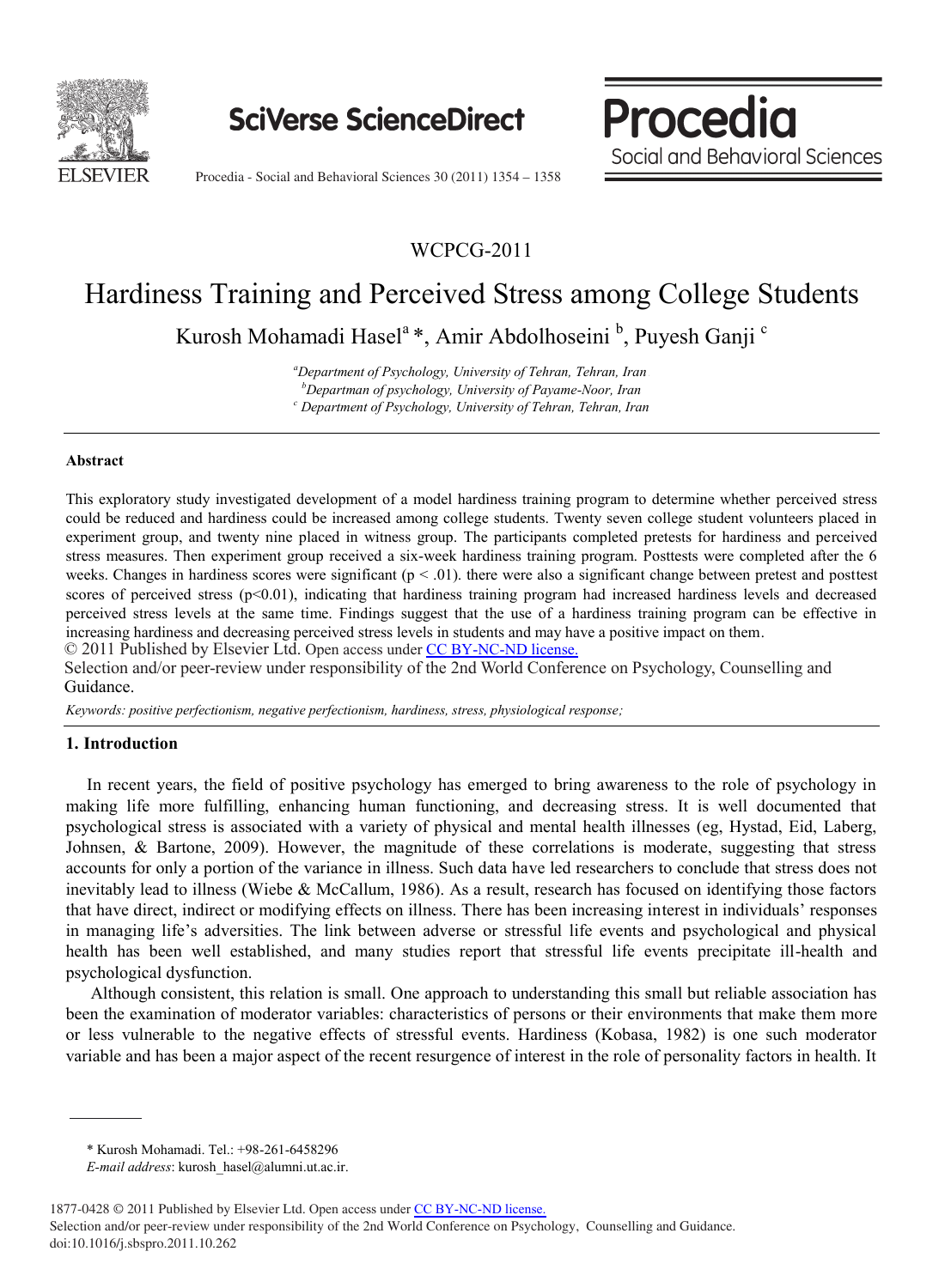is clear that some individuals experience a high level of life stress without their physical or psychological health being compromised.

In the late 1970s Kobasa (1979) introduced the concept of psychological hardiness and suggested that hardiness moderates the relationship between stressful life events and illness. personality hardiness has emerged as a composite of the interrelated attitudes of commitment, control, and challenge that provides the existential courage ( Maddi, 2004) and motivation needed in turning stressful circumstances from potential disasters into growth opportunities (Maddi, 2002, 2004; Maddi, Harvey, et al., 2006). Those who are strong in the commitment attitude get involved rather than withdraw, perceiving this as the best way to turn the stressful experience into something that seems noteworthy. Those strong in the control attitude believe that through effort, they can more often than not influence what is going on around them rather than perceiving themselves as powerless in the face of circumstances. Those strong in the challenge attitude believe that fulfillment is to be found not in easy comfort, security, and routine but rather in the continual growth in wisdom through what is learned from the negative and positive experiences of an active life. As existential courage, hardiness is a sign of mental health and has expanded the emphasis of positive psychology beyond mere happiness (Maddi, 2006).

The personality construct hardiness has emerged as an important factor in buffering, or offering resistance toward, the effects of stress (Maddi, 1999). Hardiness studies have found that individuals possessing hardiness traits do not give up easily under pressure, become ill less often, and have the ability to behave in an adaptive manner when stress is experienced (Kobasa, Maddi, & Kahn, 1982).

Importantly, some individuals undergoing life change or facing traumatic events exhibit no psychological disturbances. They appear well adjusted despite enduring tremendous stress or immense hardship. Psychological well-being may be promoted, and immunity may be increased by adapting some psychological strategies. There may be a number of factors which are assumed to control the susceptibility to various types of mental or psychological problems and among them hardiness appear to be of greatest importance.

Several studies have reported that hardiness can be taught. For example, Tierney and Lavelle (1997) used a training module to educate nurses about the benefits of having high hardiness levels, and Judkins and Ingram (2002) used a self-paced module approach among nurse managers. In each case, hardiness scores increased significantly. Similar results were found by Maddi (1987) and Rowe (1999).

These studies indicate that effects of stress tend to be mediated among individuals with high hardiness levels and that hardiness can be learned. However, further investigation was needed to confirm the benefits of hardiness training.

## **2. Method**

#### *2.1. Participants and Procedure*

A total of 56 (32 female and 24 male) volunteer students participated in the study. Of them 27 students recruited into experiment group and 29 into witness group.

After a review of the literature, key content for the hardiness training was determined to include hardiness, stress management, adaptive coping strategies, healthy communication, conflict management, and problem-focused resolution.

The intervention was provided to participants over multiple sessions with measures of the Hardiness Scale and the Perceived Stress Scale taken in a pretest/posttest format. Students in experiment group first completed the pretest and then attended 2-hour sessions once a week for 6 weeks, followed by posttest after the sixth sessions.

Hardiness training sessions included key content previously mentioned and the use of real-life case scenarios. We concentrated on problem-resolution skills and paid specific attention to the identification of core problems and the reframing of the issues within the scenarios. By using a reframing focus, locus of control was concentrated internally and stress provoking situations became less focused on reducing the stress and more focused on resolving the problem.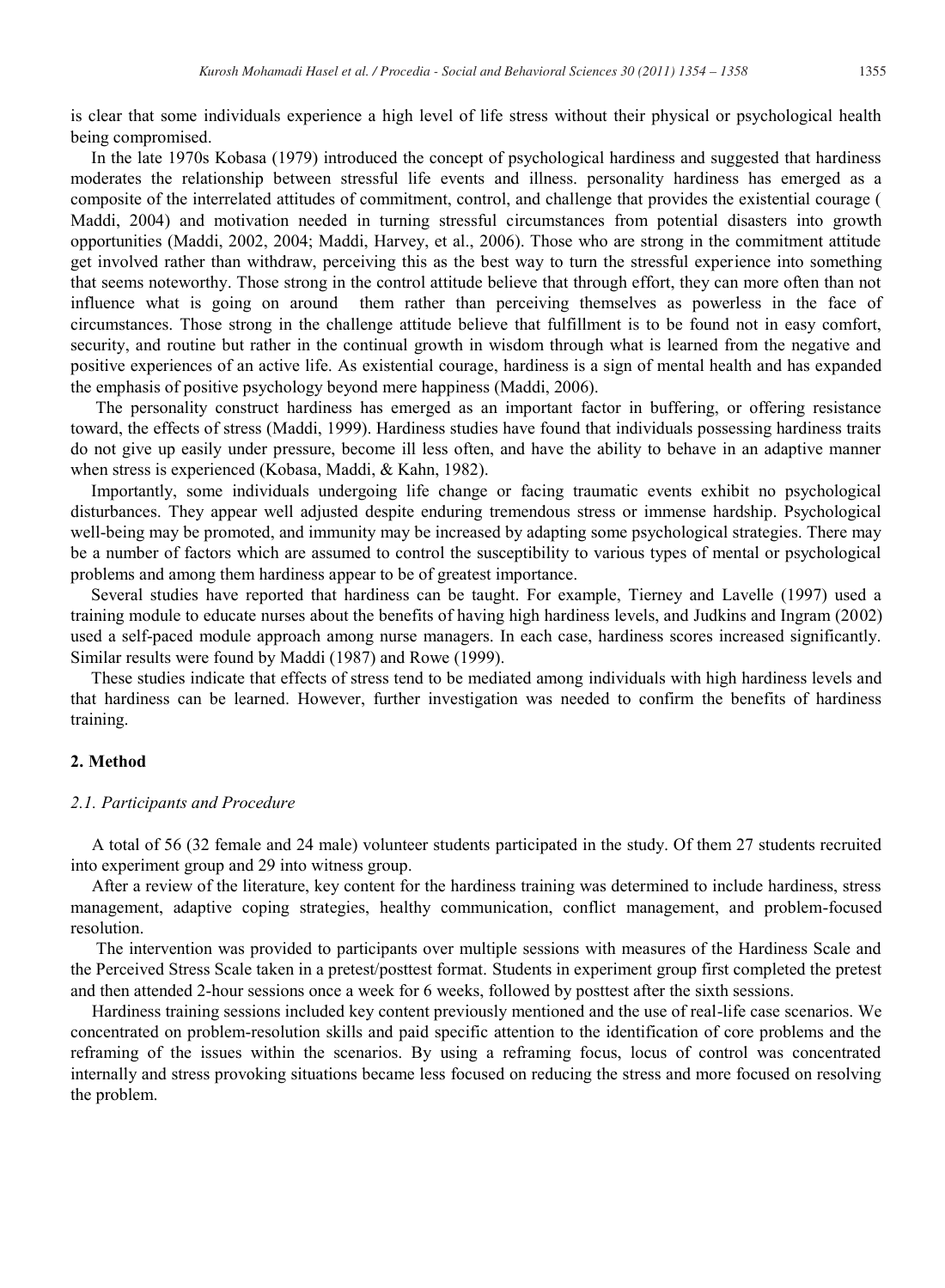Due to the exploratory nature of the study, effectiveness was assessed using measures of hardiness and stress in a pretest/posttest design.

## *2.2. Measures*

**Hardiness Scale (HS**; Besharat, 2007**)** consists of 45 items related to the three hypothesized factors of hardiness: control, commitment, and challenge. Each item is in the form of a statement to which participants respond by indicating on a four-point scale. These 45 items are summed to give a single score for the hardiness. Alpha coefficients in an Iranian college-student sample have been documented between .88 and .93 for commitment subscale, .85 and .94 for control subscale, .89 and .95 for challenge subscale, and between .87 and .94 for total score of hardiness. These coefficients represent a good internal consistency for the scale. Test-retest coefficient (interval between 2 and 4 weeks) was .82 to .90 for commitment, .80 to .88 for control, .79 to .87 for challenge and .80 to .88 for total score of hardiness. The test correlated positively with mental health and positive/negative perfectionism scales.

**Perceived Stress Scale (PSS) (**Cohen, Kamarck, & Mermelstein, 1983**)**, which is a 14-item scale designed to measure the degree to which respondents find their lives unpredictable, uncontrollable, and overloaded. Responses were given on a 5-point Likert-type scale, ranging from 0 (never) to 4 (very often), with higher scores indicating higher levels of stress. The average Cronbach alpha coefficient reliability was .85. Reliability was found to be consistent between male and female respondents and among age differences.

# **3. Results**

As it can be seen in table 1 the program included 56 participants. The experiment group included 12 male and 15 female students and control group included 12 male and 17 female students. Male students included 41% of all participants and female students 57% of them. The average ages of both groups were around 21.

Table 1. Descriptive statistics: gender and age across the groups

| Groups                  | Gender       |              | Age   |      |  |
|-------------------------|--------------|--------------|-------|------|--|
|                         | Male         | Female       | Mean  | std  |  |
| <b>Experiment group</b> | $12(44.4\%)$ | $15(55.6\%)$ | 21.81 | 2.09 |  |
| Witness group           | $12(41.4\%)$ | $17(58.6\%)$ | 21.52 | 2.06 |  |
| <b>Total</b>            | 24 (42.9%)   | $32(57.1\%)$ | 21.66 | 2.06 |  |

Table 2 shows the pretest and posttest mean scores of experiment and witness groups. At the beginning (pretest), witness group had higher levels of hardiness ( $M = 110.24$ ) and lower levels of perceived stress ( $M = 29.66$ ) in comparison with experiment group (M= 61.16 and 36.37 respectively). After hardiness training intervention (posttest), witness group already had higher levels of hardiness  $(M=108.17)$  and lower levels of perceived stress (M= 31.86) in comparison with experiment group (M= 70.89 and 32.74 respectively), but between group differences had decreased after hardiness training intervention.

Table 2. Pre-test and post-test means across groups

| <b>Variables</b>        | <b>Experiment group</b> |                | Control group       |                |  |
|-------------------------|-------------------------|----------------|---------------------|----------------|--|
|                         | Pre-test mean           | Post test mean | <b>Pretest mean</b> | Post-test mean |  |
| <b>Challenge</b>        | 20.85                   | 25.22          | 41.31               | 40.69          |  |
| Commitment              | 25.81                   | 29.37          | 31.56               | 31.34          |  |
| Control                 | 14.52                   | 16.3           | 37.34               | 36.14          |  |
| <b>Hardiness Total</b>  | 61.19                   | 70.89          | 110.24              | 108.17         |  |
| <b>Perceived stress</b> | 37.44                   | 32.74          | 19.31               | 20.79          |  |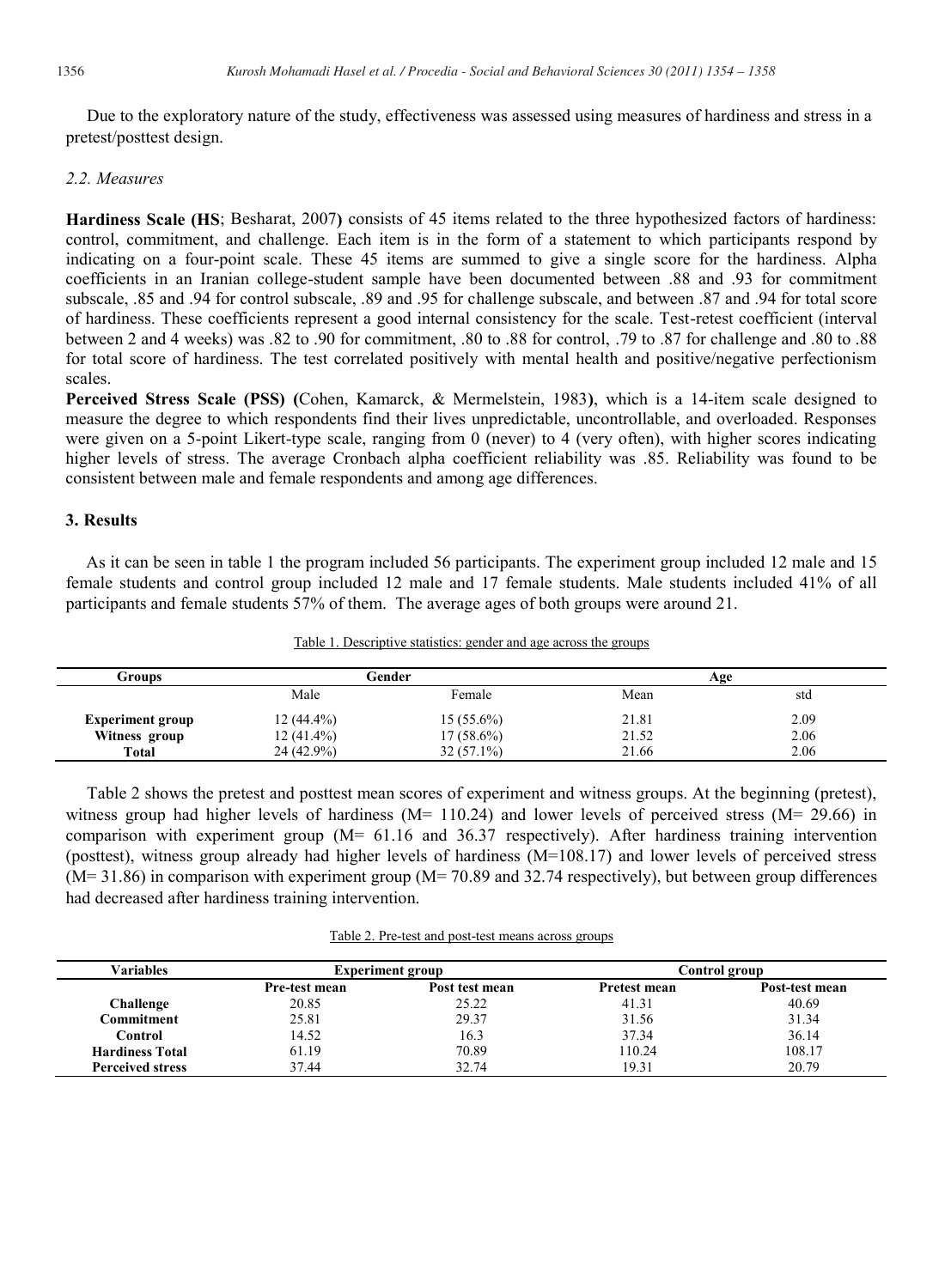Change scores computed by subtracting each participant's pretest score from his/her posttest score. Table 3 depicts mean change scores for all variables and t test results. The table shows that hardiness levels of experiment group had increased ( $t= 10.703$ , P<0.01) and perceived stress levels had decreased ( $t= -5.307$ , P<0.01) after the hardiness training intervention. The test results also showed that challenge scores ( $t= 6.88$ ,  $P< 01$ ), control scores ( $t=$ 6.056, P<.01) and commitment scores ( $t= 6.88$ , P<.01) had increased after the intervention.

| <b>Variables</b>         | <b>Means</b>            |                      | t-test for equality of means |    |      |  |
|--------------------------|-------------------------|----------------------|------------------------------|----|------|--|
|                          | <b>Experiment group</b> | <b>Witness group</b> |                              | df |      |  |
| <b>Challenge changes</b> | 4.73                    | $-0.62$              | 7.606                        | 54 | 0.01 |  |
| <b>Control changes</b>   | 1.78                    | $-1.21$              | 6.88                         | 54 | 0.01 |  |
| <b>Commitment</b>        | 3.56                    | $-0.24$              | 6.056                        | 54 | 0.01 |  |
| changes                  |                         |                      |                              |    |      |  |
| <b>Hardiness total</b>   | 9.7                     | $-2.7$               | 10.703                       | 54 | 0.01 |  |
| changes                  |                         |                      |                              |    |      |  |
| <b>Perceived stress</b>  | $-4.7$                  | 2.21                 | $-5.307$                     | 54 | 0.01 |  |
| changes                  |                         |                      |                              |    |      |  |

|  | Table 3, depicts change score means and t test results for equality of means |  |  |  |
|--|------------------------------------------------------------------------------|--|--|--|
|  |                                                                              |  |  |  |

## **4. Discussion**

This study examined whether a hardiness training model could increase hardiness levels among college students. It also examined the effect of hardiness training program on perceived stress. Results indicate the hardiness training program had some measure of influence on hardiness and perceived stress scores.

Findings from this study are consistent with other studies. Maddi, Harvey, Khoshaba, Fazel & Resurreccion, 2009; Judkins and Ingram (2002) and Tierney and Lavelle (1997) found use of an educational offering to be effective in increasing hardiness levels. Further, using a longitudinal approach, Maddi (1987) and Rowe (1999) reported sustained increased hardiness over 6 to 24 months following periodic training sessions.

As indicated previously, hardiness is comprised of three sub-related concepts: control, commitment, and challenge (Maddi & Khoshaba, 1994). Control, which is measured by the absence of powerlessness that an individual feels (Bigbee, 1985), refers to the belief that one can control or influence occurrences in one's life, that personal efforts can modify stressors so as to reduce them into a more manageable state (Maddi & Kobasa, 1984; Pollock, 1989; Tartasky, 1993), or that a contingency exists between one's actions and external events (Sullivan, 1993). Commitment is reflected in the ability to feel actively involved with others and a belief in the truth, value, and importance of one's self and one's experience (Huang, 1995). Challenge, reflects the belief that change is not a threat to personal security, but an opportunity for personal development and growth (Maddi & Kobasa, 1984; Tartasky, 1993). Indicated by the absence of a need for security, it represents the individual's positive attitude toward change and the belief that one can profit from failure as well as success (Brooks, 1994).

Theoretically, hardiness develops in early childhood and emerges as the result of rich, varied, and rewarding life experiences (Maddi & Kobasa, 1984). According to Kobasa (1979a), the effects of hardiness on mental health are mediated by the individual's cognitive appraisal of a stressful situation and his/her repertoire of coping strategies. Specifically, hardiness alters two appraisal components: it reduces the appraisal of threat and increases one's expectations that coping efforts will be successful (Tartasky, 1993). Hardiness has also been shown to be associated with the individual's use of active, problem-focused coping strategies for dealing with stressful events ( Kobasa, 1982). These two mechanisms are, in turn, hypothesized to reduce the amount of psychological distress one experiences.

Because high hardiness levels enable individuals to transform difficult life events into opportunities for increased meaning in life (Schwab, 1996), the hardiness training appeared to be successful in providing the knowledge